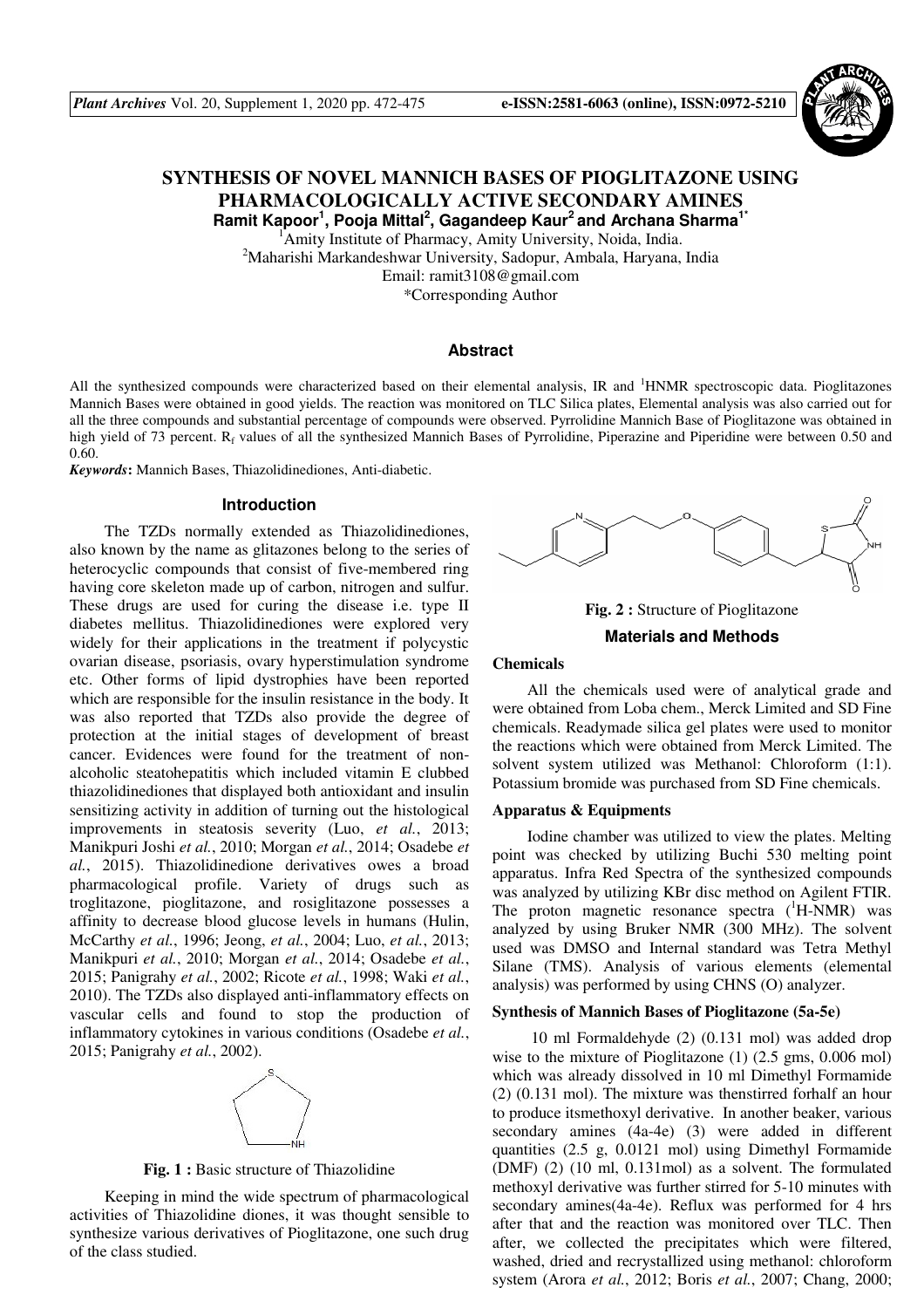Gustafson *et al.*, 2003; Hulin *et al.*, 1996; Jeong *et al.*, 2004). The synthesized compounds 5a -5c were then analyzed with various spectroscopic techniques.



**(a-e) (5)**

**Fig. 3 :** Synthesis of Novel Pioglitazone Mannich bases 5(a-c)

Table 1: Description of various Secondary amines used

| S.NO | <b>Secondary amine</b> |
|------|------------------------|
|      | Piperidine (4a)        |
|      | Piperazine (4b)        |
|      | Pyrrolidine(4c)        |

# **Results**

The Mannich Bases of Pioglitazone were synthesized by making use of the Mannich reaction. The yield of the Pyrrolidine derivative (5c) was higher in comparison to other compounds which were produced along with that and retention factor values of the compounds ranged from 0.45 to 0.75 range. The highest melting point of 78.6  $\degree$ C was acquired by 5c derivative of Pyrrolidine. The physicochemical parameters of the compound synthesized are mentioned in table 3. The results of elemental analysis, FTIR and  ${}^{1}$ HNMR of the synthesized compounds are given below.

## **5-(4-2-(5-ethylpyridin-2-yl) ethoxy)benzyl)-3-(piperidin-l-yl)thiazolidine-2,4-dione (5a)**



Elemental Analysis for C24H29N3O3S:

Calculated: C, 65.58 %; H, 6.65 %; N, 09.65 %, O, 10.92%, S, 7.29 %.

Observed:C, 65.62 %; H, 6.59 %; N, 09.64 %, O, 10.88 %, S, 7.27%

FTIR (cm<sup>-1</sup>): 3269 (N-H, str), 2974 (C-H, str ,alk), 1650 and 1452 (C=C, Ar), 1067 (C-N), 863 (opp. C-H, bend), 1454 (N-H, bend), 1069 (C-O), 1235 (N=N), 1754 (C=O), 901 (C=S).

<sup>1</sup>HNMR (DMSO-d6)(δ ppm): 8.29 (1H, s, H<sub>1</sub>),7.99 (1H, d, H<sub>2</sub>), 7.68 (1H, s, H<sub>3</sub>), 7.20-7.23 (1H, d, H<sub>4</sub>), 7.19-7.18 (2H, d, H<sub>13</sub>,H<sub>10</sub>), 4,76 (2H, s, H<sub>5</sub>, H<sub>6</sub>), 4.21 (1H, t, H<sub>7</sub>), 6.72 (2H, d, H<sub>12</sub>H<sub>11</sub>), 3.30 (2H, t, H<sub>16</sub>, H<sub>17</sub>), 7.20 (1H, d, H<sub>18</sub>), 7.64 (1H, d, H<sub>19</sub>), 3.42 (2H, d, H<sub>8</sub>,H<sub>9</sub>), 4.50 (2H, t, H<sub>14</sub>, H<sub>15</sub>), 2.94-2.92 (2H, q, H<sub>21</sub>,H<sub>20</sub>), 2.21 (3H, t, H<sub>22</sub>, H<sub>23</sub>, H<sub>24</sub>), 8.19 (1H, s, H<sub>25</sub>), 1.30 (piperidine, d), 1.29 (piperidine,  $CH_2$ ), 1.59 (piperidine,  $CH_2$ ), 3.10 (piperidine, C-NH), 3.10 (piperidine, C-NH)

# **5-(4-2-(5-ethylpyridin-2-yl) ethoxy)benzyl)-3-(piperazin-l-yl)thiazolidine-2,4-dione (5b)**



Elemental Analysis for C23H28N4O3S:

Calculated: C, 62.70; H, 6.41; N, 12.72; O, 10.89; S, 7.28.

Observed:C, 62.65 %; H, 6.43 %; N, 12.66 %, O, 10.85 %, S, 7.41%

FTIR (cm<sup>-1</sup>): 3221 (N-H, str), 2979 (C-H, str.), 1514 and 1453 (C=C, Ar), 1309 (C-N), 1692 (C=C, str), 1384 (C-H, bend), 1453 (N-H, bend), 1075 (C-O), , 841 (opp. C-H, bend), 1237 (N=N), 1755 (C=O), 902 (C=S).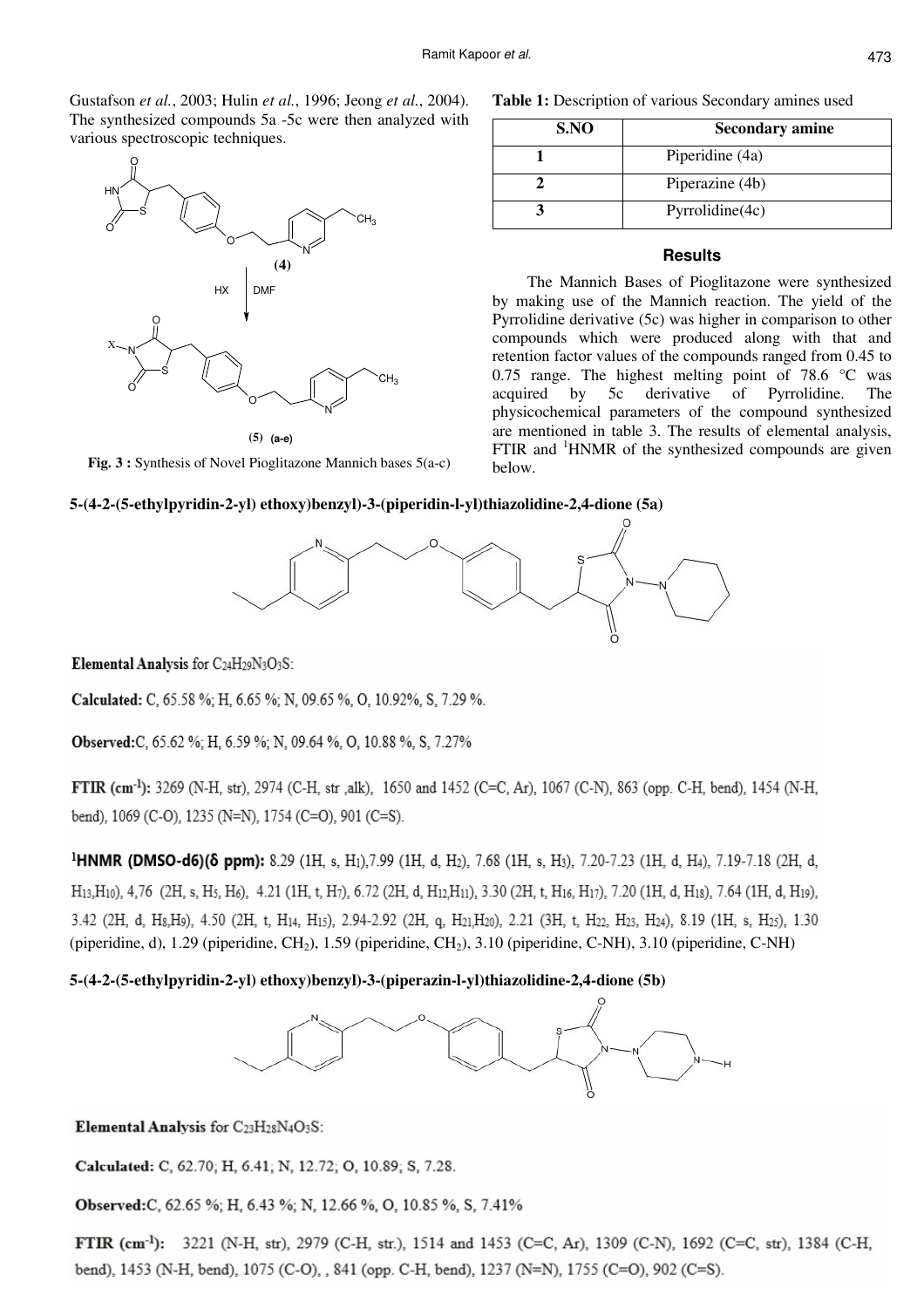<sup>1</sup>HNMR (DMSO-d6) ( $\delta$  ppm): 7.92 (1H, d, H<sub>a</sub>), 8.02 (1H,d, H<sub>1</sub>), 7.90 (1H, d, H<sub>2</sub>), 7.67 (1H, d, H<sub>3</sub>), 7.25-7.24 (1H, d, H4), 4.13 (IH, t, H7), 7.38-7.40 (2H, d, H13,H10), 6.62 (2H, d, H12,H11), 3.78-3.76 (2H, t, H8, H9), 3.30 (2H, t, H16, H<sub>17</sub>),7.21-7.86 (1H, d, H<sub>18</sub>, H<sub>19</sub>), 4.74 (2H, s, H<sub>5</sub>,H<sub>6</sub>), 4.40-4.25 (2H, t, H<sub>14</sub>, H<sub>15</sub>),2.50-2.33 (2H, q, H<sub>21</sub>,H<sub>20</sub>),1.05-1.00 (3H, t, H<sub>22</sub>, H<sub>23</sub>, H<sub>24</sub>), 2.69 (piperazine, CH<sub>2</sub>), 2.69 (piperazine, CH<sub>2</sub>), 2.69 (piperazine, CH<sub>2</sub>), 2.69 (piperazine, CH<sub>2</sub>), 1.90 (piperazine, NH).

**5-(4-2-(5-ethylpyridin-2-yl) ethoxy)benzyl)-3-(pyrrolidin-3-yl)thiazolidine-2,4-dione (5c)** 



Elemental Analysis for C23H27N3O3S

Calculated: C, 64.92; H, 6.40; N, 9.87; O, 11.28; S, 7.54

Observed: C, 64.71 %; H, 6.35 %; N, 9.87 %, O, 11.48 %, S, 7.60%.

FTIR: 3437 (N-H, str), 2861 (C-H, str), 1508 and 1457 (C=C, Ar), 1311 (C-N), 1657 (C=C, str), 1389 (C-H, bend), 1454 (N-H, bend), 1081 (C-O), 1682 (C=O), 832 (opp. C-H, bend), 1269 (N=N), 919 (C=S).

<sup>1</sup>HNMR: 7.41-7.43 (2H, d, H<sub>13</sub>,H<sub>10</sub>), 6.91 (2H, d, H<sub>12</sub>,H<sub>11</sub>), 3.51-3.47 (2H, t, H<sub>8</sub>,H<sub>9</sub>), 5.42 (2H, s, H<sub>5</sub>, H<sub>6</sub>), 3.55 (1H, t, H<sub>7</sub>), 4.31-4.25 (2H, t, H<sub>14</sub>, H<sub>15</sub>), 3.27 (2H, t, H<sub>16</sub>, H<sub>17</sub>), 7.48-7.45 (1H, d, H<sub>18</sub>, H<sub>19</sub>), 2.50-2.49 (2H, q, H<sub>21</sub>, H<sub>20</sub>), 2.51 (6H, s, H<sub>1</sub>, H<sub>2</sub>, H<sub>3</sub>, H<sub>4</sub>, H<sub>25</sub>, H<sub>25</sub>), 1.19-1.15 (3H, t, H<sub>22</sub>, H<sub>23</sub>, H<sub>24</sub>), 3.69 (pyrrolidine, N-CH), 2.0 (pyrrolidine, N-H).

| <b>able 2:</b> Structures of various Secondary Amines Us |                |                       |  |  |  |  |  |
|----------------------------------------------------------|----------------|-----------------------|--|--|--|--|--|
| S.No                                                     | Compound       | Secondary amine $(X)$ |  |  |  |  |  |
| 1                                                        | 5a             |                       |  |  |  |  |  |
| $\overline{2}$                                           | 5 <sub>b</sub> |                       |  |  |  |  |  |
| 3                                                        | 5c             |                       |  |  |  |  |  |

**Table 2**: Structures of various Secondary Amines Used.

**Table 3:** Physiochemical parameters of some Novel Pioglitazone Mannich Bases.

| Compound | <b>Substitued</b><br><b>Ring</b> | <b>Molecular</b><br>formula | M. Wt.<br>g/mol | Yield<br>[%] | M.pt<br>$\rm [^0C]$ | $\mathbf{R}_{\text{f}}$ |
|----------|----------------------------------|-----------------------------|-----------------|--------------|---------------------|-------------------------|
| 5a       | Piperidine                       | $C_{24}H_{29}N_3O_3S$       | 439.57          | 69           | 235-238             | 0.57                    |
| 5b       | Piperazine                       | $C_{23}H_{28}N_4O_3S$       | 440.19          |              | 239-243             | 0.58                    |
| 5с       | Pyrrolidine                      | $C_{23}H_{27}N_3O_3S$       | 425.54          | 73           | 247-252             | 0.60                    |

# **Discussion**

In the present research, various mannich bases of pioglitazone were synthesized by taking a reference from the work of Carl mannich who had utilized different aryl and alkyl amines and created the pharmacologically more potent synthetic derivatives (Arora *et al.*, 2012; Chitturi, 2008; Krentz, 2006; Luo *et al.*, 2013). The basic idea behind the current study was to use the abstractable hydrogen of the secondary amine and to synthesize various pharmacologically active moieties from it (Belfort *et al.*, 2006; Law *et al.*, 2011). Mannich Bases were exploited in various fields of pharmaceutical industry like polymers, dispersants in lubricating oils etc. This thoughtfulness paved